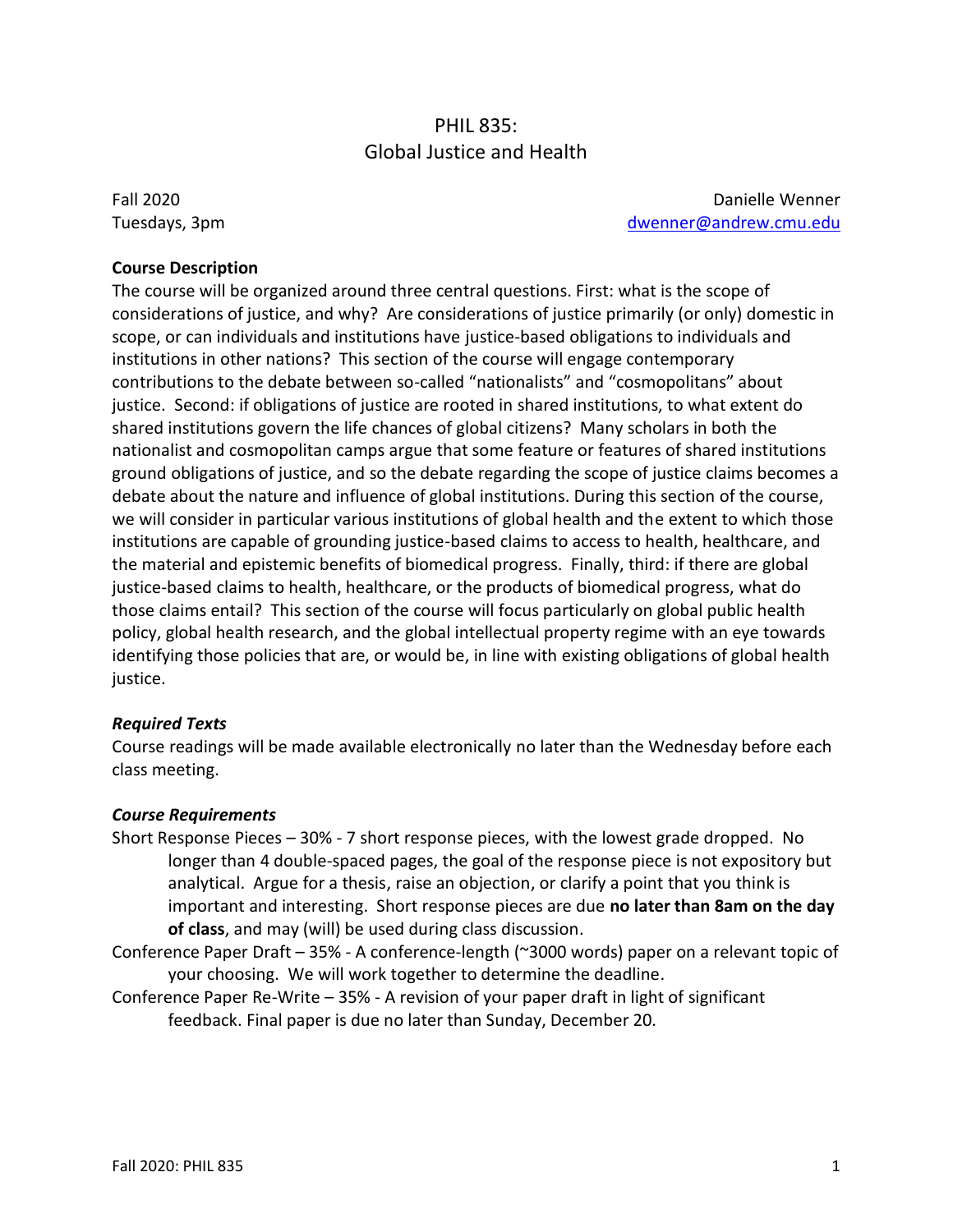#### *Policies*

Late short response pieces are not accepted. I have a zero-tolerance policy for cheating: any student found to have plagiarized on any assignment will receive a failing grade for the entire course, and all available institutional penalties will be sought.

These are strange and difficult times. If you encounter unexpected difficulties  $-$  of any kind  $$ during this semester that you think will impact your ability to complete the work, please talk to me sooner than later. I will work with you to find a solution.

*If you wish to request an accommodation due to a documented disability, please notify me and contact Disability Resources at: [access@andrew.cmu.edu](mailto:access@andrew.cmu.edu) or 412-268-2013 as soon as possible.*

#### **Outline of Topics & (Tentative) Schedule of Readings**

#### *Part I: The Scope of Justice-Based Obligations*

# 1<sup>st</sup> Meeting (1 Sept)

Charles Beitz (1979). "International Distributive Justice," Part 3 of *Political Theory and International Relations*. Princeton: Princeton University Press.

# 2<sup>nd</sup> Meeting (8 Sept)

Selections from John Rawls (1999). *Law of Peoples.* Cambridge: Harvard University Press. Intro-§4; §§7-10; §§15-16.

# 3<sup>rd</sup> Meeting (15 Sept)

- Martha Nussbaum (2006). "Mutual Advantage and Global Inequality: The Transnational Social Contract," Chapter 4 of *Frontiers of Justice: Disability, Nationality, Species Membership*. Cambridge: Belknap Press.
- John Rawls (1996). "The Basic Structure as Subject," Lecture VII of *Political Liberalism.* New York: Columbia University Press.
- *Additional Recommended Reading: Ifeanyi A. Menkiti (2017). "Africa and Global Justice." Philosophical Papers 46(1): 13-32.*

# 4<sup>th</sup> Meeting (22 Sept)

- Thomas Nagel (2005). "The Problem of Global Justice," *Philosophy & Public Affairs* **33**(2): 113- 47.
- A.J. Julius (2006). "Nagel's Atlas," *Philosophy & Public Affairs* **34**(2): 176-92.

# 5<sup>th</sup> Meeting (29 Sept)

- Michael Blake (2001). "Distributive Justice, State Coercion, and Autonomy," *Philosophy & Public Affairs* **30**(3): 257-96.
- Arash Abizadeh (2007). "Cooperation, Pervasive Impact, and Coercion: On the Scope (not Site) of Distributive Justice," *Philosophy and Public Affairs* **35**(4): 318-58.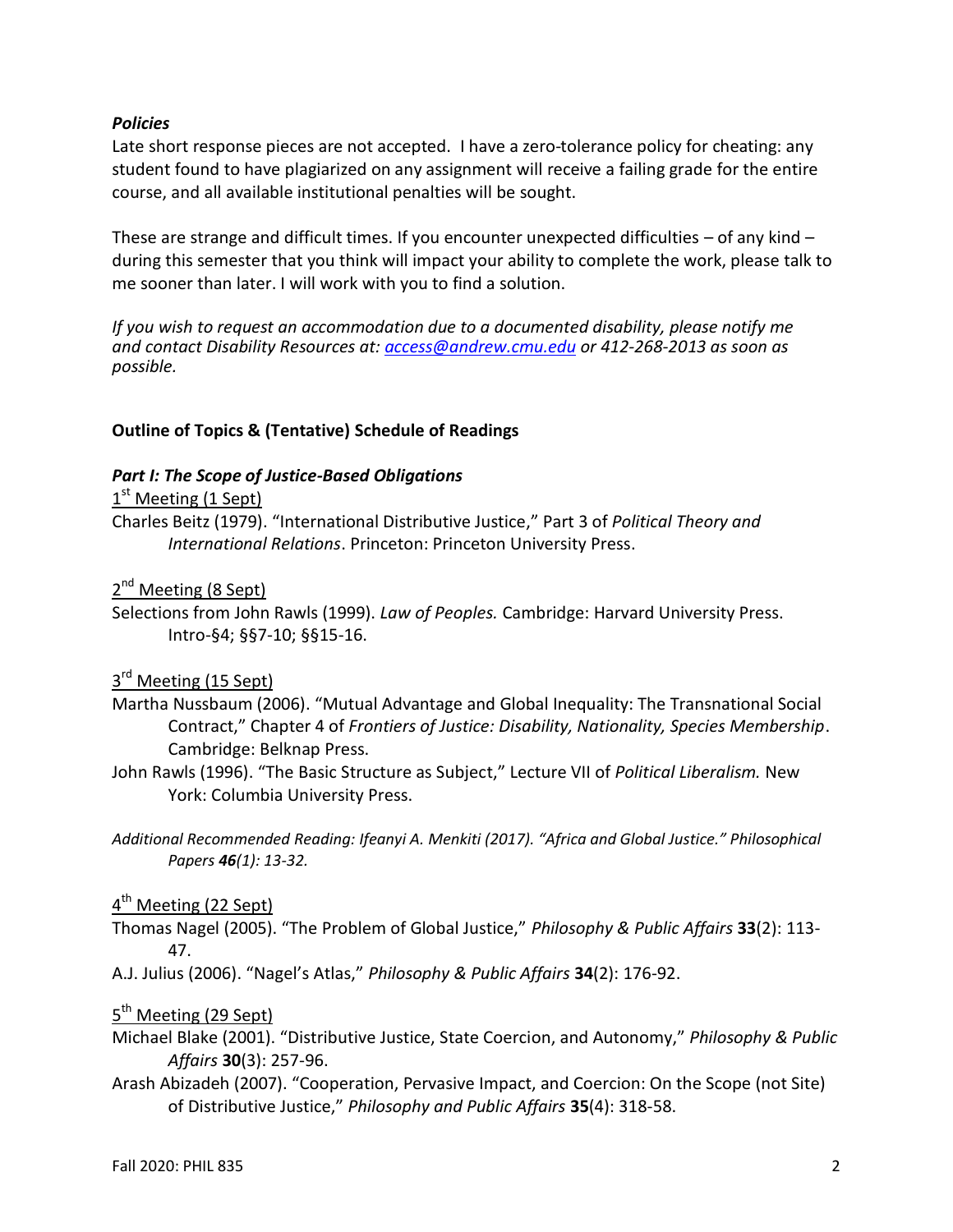# 6<sup>th</sup> Meeting (6 Oct)

- Olúfẹmi O. Táíwò (2019). "States Are Not Basic Structures: Against State-Centric Political Theory," *Philosophical Papers* **48**(1): 59-82.
- Helena de Bres (2013). "Disaggregating Global Justice," *Social Theory and Practice* **39**(3): 422- 448.
- *Additional Recommended Reading: Andrea Sangiovanni (2007). "Global Justice, Reciprocity, and the State," Philosophy & Public Affairs 35(1): 3-39.*

# 7<sup>th</sup> Meeting (13 Oct)

- Miriam Ronzoni (2009). "The Global Order: A Case of Background Injustice? A Practice-Dependent Account," *Philosophy & Public Affairs* **37**(3): 229-56.
- Dennis Masaka (2017). "'Global Justice' and the Suppressed Epistemologies of the Indigenous People of Africa," *Philosophical Papers* **46**(1): 59-84.
- *Additional Recommended Reading: Miriam Ronzoni (2006). "Two Concepts of the Basic Structure, and Their Relevance to Global Justice," Global Justice: Theory, Practice, Rhetoric 1(1): 68-85.*

#### *Part II: Global Health Governance*

# 8<sup>th</sup> Meeting (20 Oct)

- Benjamin Mason Meier and Florian Kastler (2018). "Development of Human Rights through WHO," in *Human Rights in Global Health: Rights-Based Governance for a Globalizing World*, eds. Benjamin Mason Meier & Lawrence O. Gostin. Oxford: Oxford University Press.
- Jennifer Prah Ruger (2005). "The Changing Role of the World Bank in Global Health," *American Journal of Public Health* **95**(1): 60-70.

# 9<sup>th</sup> Meeting (27 Oct)

- Maud MTE Huynen, Pim Martens, and Henk BM Hilderink (2005). "The Health Impacts of Globalisation: A Conceptual Framework." *Globalization and Health* **1**(14).
- Ronald Labonté, Katia Mohindra, and Ted Schrecker (2011). "The Growing Impact of Globalization for Health and Public Health Practice," *Annual Review of Public Health* **32**: 263-83.

#### 10th Meeting (3 Nov) – *possibly rescheduled*

- David P. Fidler (2007). "Architecture Amidst Anarchy: Global Health's Quest for Governance," *Global Health Governance* **1**(1): 1-17.
- Jennifer Prah Ruger (2018). "Problems in Global Health and Governance," Part 1 of *Global Health Justice and Governance*. Oxford: Oxford University Press.
- Johan A. Oldekop et al. "Covid-19 and the Case for Global Development," *World Development* **134**: 105044.